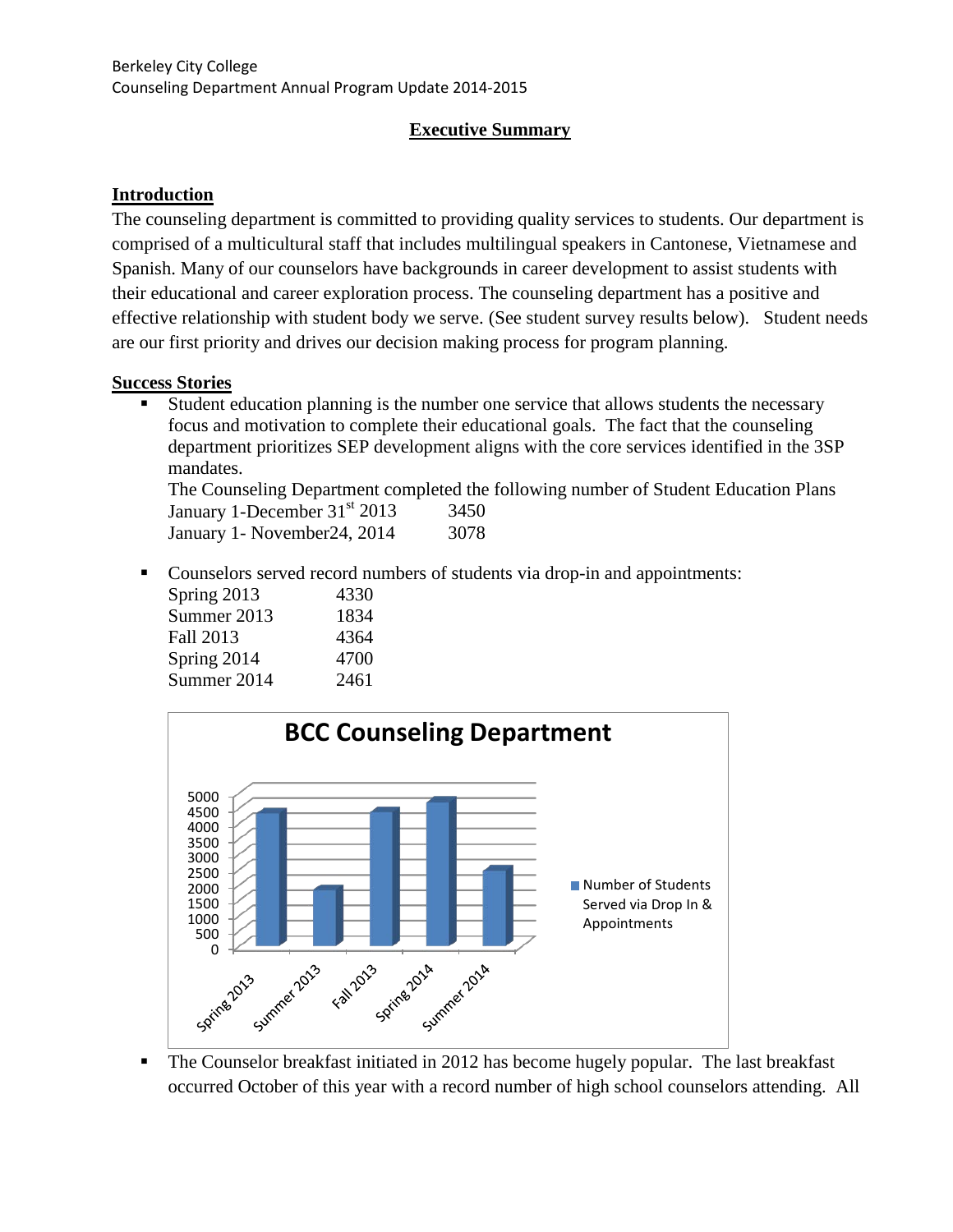of BCC's feeder high schools were in attendance in addition to a few schools outside of our service area. The breakfast has been successful in accomplishing BCC's goals of networking and collaborating with our high school counselor counterparts.

- Counselors worked with Assessment staff and vendor to develop online orientation
- Counselors worked with the District Office to develop the Electronic Student Education Plan which interfaces with Passport. Students will be able to view and adjust their SEP and degree audit in their student center in Passport

## **Action Plans**

- Move towards a case management model of counseling to improve consistency of information and strengthen counselor student relations.
- **Implement a pilot for faculty advising that will improve student access to discipline-specific** information, foster collaboration between counseling and instructional faculty, provide students with options for receiving information and understanding different academic paths.
- **BCC Counselors will work with counseling departments across the District to develop a** viable early alert system. Early alert will be instrumental in helping to close the achievement gap, increase course completion, persistence and transfer rates.
- Our goal is to develop Comprehensive SEP for all students, which aligns with the college goals in the Master Education Plan.

#### **Program Needs**

Human Resources

- Two Full Time Non-Tenure Track Counselors to support SEP development as mandated by 3SP
- Four Adjunct Counselors for triage during peak registration and special projects such as the ADT taskforce and outreach
- Need at least two additional clerical support in order to help the Counseling Department faculty and staff effectively serve students

Facilities/Infrastructure

- Counselors are the recipients of confrontational behavior on a more than occasion therefore, we are requesting for panic buttons in each office to provide an increased measure of security
- Counseling area does not have enough office space to accommodate full time and part time counselors. We are in dire need of office space for files, supplies, equipment and forms

Technology

- All fulltime faculty should have adequate technology to support classroom instruction, orientation, workshops, community presentations, committee work, etc.
	- o Six laptops is requested for contract counselors
	- o Two wireless mobile printers for In-reach/Outreach, BCCO activities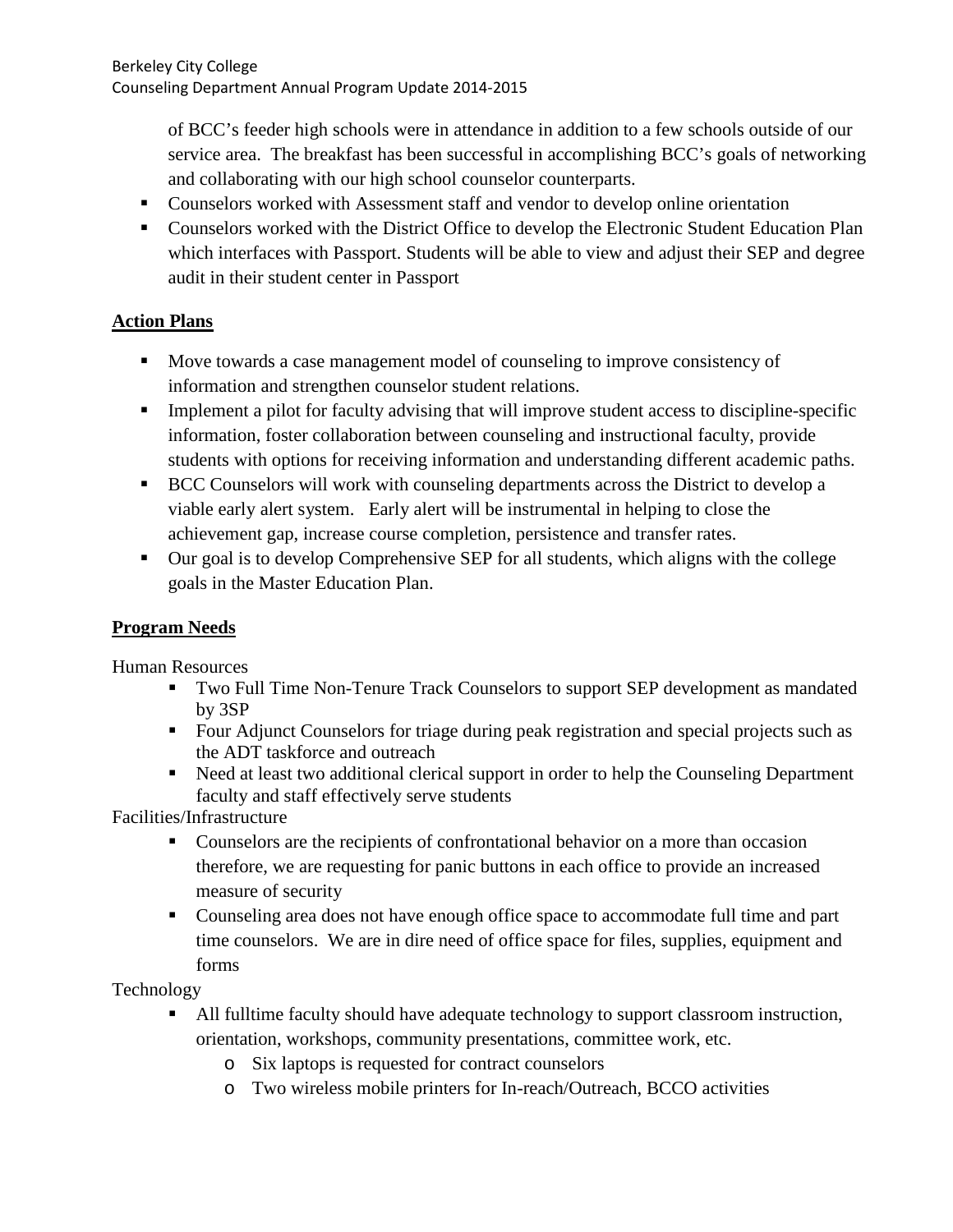- o Two computer monitors for Student Self Check in via SARS
- o One color laser printer for handouts, flyers, outreach/in-reach
- o Six Power point clickers to support counseling instructional faculty with classroom presentations and curriculum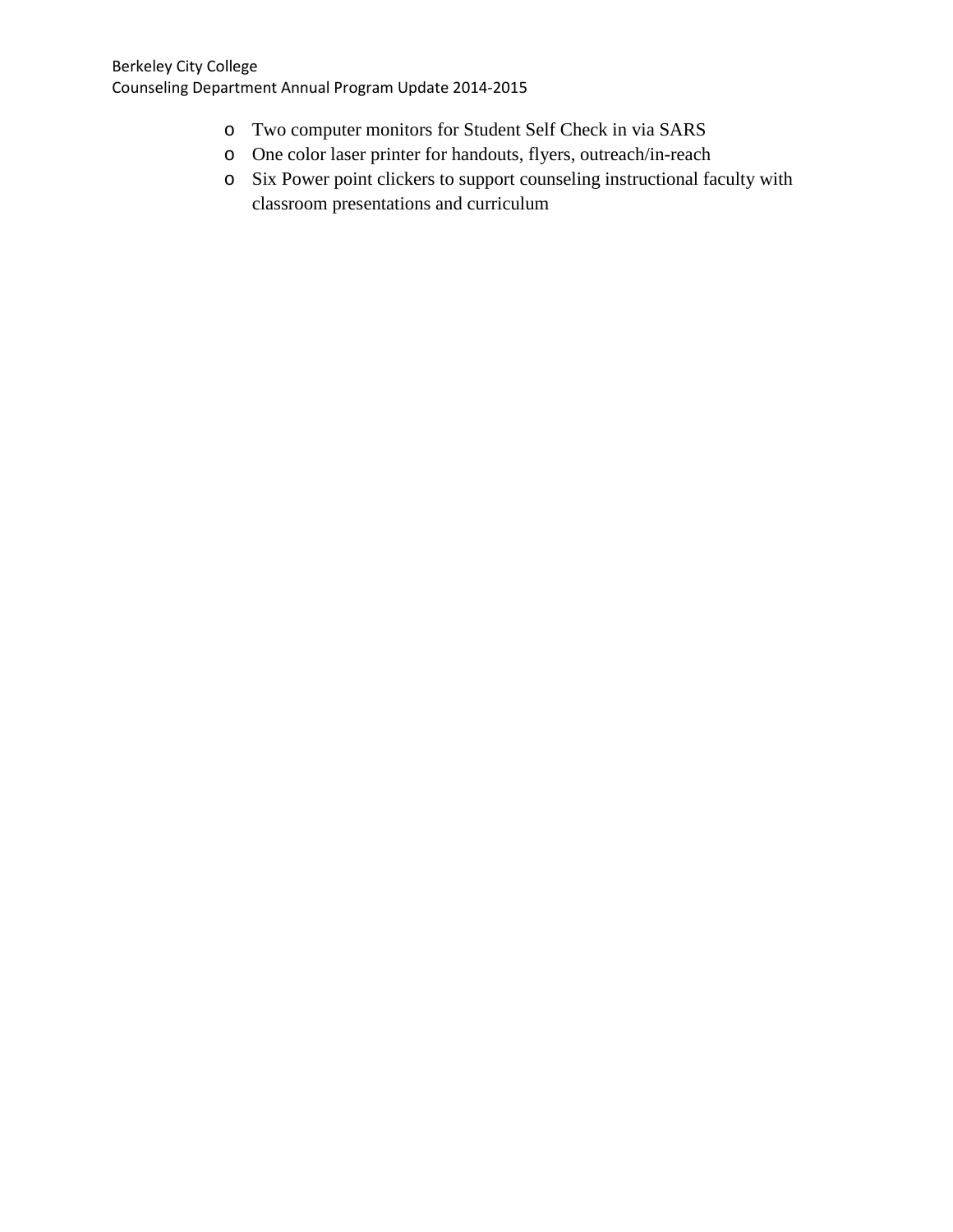#### **Peralta Community College District STUDENT SERVICES ANNUAL PROGRAM UPDATE** Academic Year 2013-2014

This presents the common elements to be addressed by each student services unit/area in its annual program update. Depending on College preferences, elements may be formatted or addressed slightly differently.

# **I. OVERVIEW**

|                                                                                                                                                                  |                                                                                                                                                                             | <b>Date Submitted:</b> | December 1, 2014                                                        |
|------------------------------------------------------------------------------------------------------------------------------------------------------------------|-----------------------------------------------------------------------------------------------------------------------------------------------------------------------------|------------------------|-------------------------------------------------------------------------|
| <b>College</b>                                                                                                                                                   | <b>Berkeley City</b>                                                                                                                                                        | <b>Administrator:</b>  | May Chen                                                                |
|                                                                                                                                                                  | College                                                                                                                                                                     |                        |                                                                         |
| <b>Unit/Area</b>                                                                                                                                                 | Counseling                                                                                                                                                                  |                        |                                                                         |
| <b>Completed By:</b>                                                                                                                                             | Alley Young and                                                                                                                                                             |                        |                                                                         |
|                                                                                                                                                                  | <b>Susan Truong</b>                                                                                                                                                         |                        |                                                                         |
| <b>Mission/History</b>                                                                                                                                           |                                                                                                                                                                             |                        | The mission of the Counseling Department is to engage students in a     |
| and                                                                                                                                                              |                                                                                                                                                                             |                        | process of personal growth and empowerment. We offer academic,          |
| <b>Description of</b>                                                                                                                                            |                                                                                                                                                                             |                        | personal and career counseling which fosters increased self- esteem and |
| <b>Service Provided</b>                                                                                                                                          | life-long learning.                                                                                                                                                         |                        |                                                                         |
|                                                                                                                                                                  |                                                                                                                                                                             |                        |                                                                         |
| <b>Student Learning</b>                                                                                                                                          | Understand and evaluate available options and the process by which to                                                                                                       |                        |                                                                         |
| <b>Outcomes (SLOs)</b>                                                                                                                                           | obtain their desired goals (INFORMATION COMPETENCY)                                                                                                                         |                        |                                                                         |
| (or Service Area<br>Understand and evaluate available options and the process by which to<br>Outcomes-SAOs, or<br>obtain their desired goals (CRITICAL THINKING) |                                                                                                                                                                             |                        |                                                                         |
| Program Learning<br>Outcomes-PLOs)                                                                                                                               | Understand the importance of and take personal responsibility for creating<br>their academic, personal and professional growth (SELF AWARENESS<br>AND INTERPERSONAL SKILLS) |                        |                                                                         |
| <b>SLO/SAO/PLO</b><br><b>Mapping to</b><br><b>Institutional</b><br>Learning<br><b>Outcomes (ILOs)</b>                                                            | See Above                                                                                                                                                                   |                        |                                                                         |

## **II. ASSESSMENT, EVALUATION AND PLANNING**

| <b>Quantitative Assessments</b> |                                                         |
|---------------------------------|---------------------------------------------------------|
| Include service area data       | Spring 2013 appointments between 1/21-5/24 totaled 4330 |
| such as number of students      | Summer 2013 appointments between 5/28-7/26 totaled 1834 |
| served by your unit/area.       | Fall 2013 appointments between 8/19-12/13 totaled 4364  |
| Include data and                | Spring 2014 appointments between 1/21-5/23 totaled 4700 |
| recommendations from            | Summer 2014 appointments between 5/27-7/25 totaled 2461 |
| program review.                 |                                                         |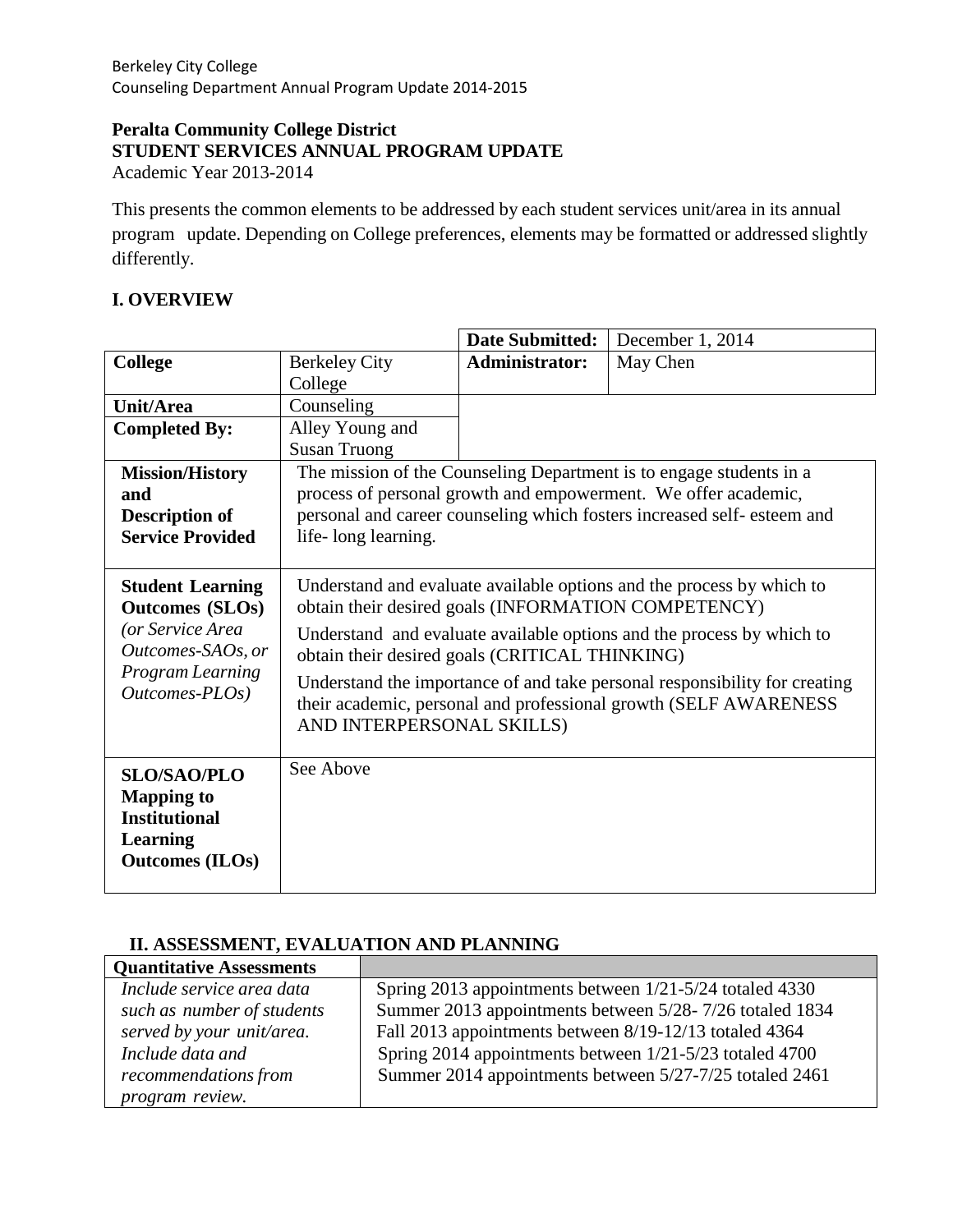| Include data used to assess<br>your SLO/SAO/PLOs.                                                                     |                                                                                                                                                                                                |
|-----------------------------------------------------------------------------------------------------------------------|------------------------------------------------------------------------------------------------------------------------------------------------------------------------------------------------|
| <b>Qualitative Assessments</b>                                                                                        |                                                                                                                                                                                                |
| Present evidence of<br>community need based on<br>advisory committee input,<br>student surveys, focus<br>groups, etc. | Survey results from 2013 and 2014 were highly favorable with all<br>indicators ranging between 75% to 91% approval with counseling<br>services. See Figure 1 for disaggregation of indicators. |
| Include data used to assess<br>your SLO/SAO/PLOs.                                                                     |                                                                                                                                                                                                |

# **III. Identifying Strengths, Weaknesses, Opportunities, and Limitations**

| <b>Strengths</b><br>What are the STRENGTHS of<br>your unit/area?                     | The counseling department is committed to providing quality<br>services to students. Our department is comprised of a<br>multicultural staff that includes multilingual speakers in<br>Cantonese, Vietnamese and Spanish. Many of our counselors have<br>backgrounds in career development to assist students with their<br>educational and career exploration process. The counseling<br>department has a positive and effective relationship with student<br>body we serve. (See student survey results above). A veritable<br>working relationship with our high school feeder schools has been<br>established. We have developed a cooperative and collaborative<br>relationship with instructional faculty to support our student<br>needs. Our counselor to student ratio has improved from 1:2000 to<br>1:1058. The addition of five fulltime, contract counselors allows<br>full participation of the counseling faculty in the shared<br>governance process. |
|--------------------------------------------------------------------------------------|-----------------------------------------------------------------------------------------------------------------------------------------------------------------------------------------------------------------------------------------------------------------------------------------------------------------------------------------------------------------------------------------------------------------------------------------------------------------------------------------------------------------------------------------------------------------------------------------------------------------------------------------------------------------------------------------------------------------------------------------------------------------------------------------------------------------------------------------------------------------------------------------------------------------------------------------------------------------------|
| <b>Weaknesses</b><br>What are the current<br><b>WEAKNESSES</b> of your<br>unit/area? | Although counselor to student ratio has improved significantly,<br>the addition of fulltime and adjunct faculty is still needed. Such<br>mandates as 3SP and the Equity Plan require more contact and<br>services to students within specified time frames to support<br>student success. Additionally, the Equity Plan and 3SP processes<br>require involvement and planning from counseling faculty to<br>develop and implement effective strategies to address the core<br>services.<br>Shortage of office space; currently, there is not enough office<br>space to accommodate current faculty or new hires.<br>Storage space is extremely limited. More and more case<br>management services will be provided in general counseling<br>requiring maintenance of student files. Currently we have run out<br>of space to house transcripts, various forms, equipment and                                                                                          |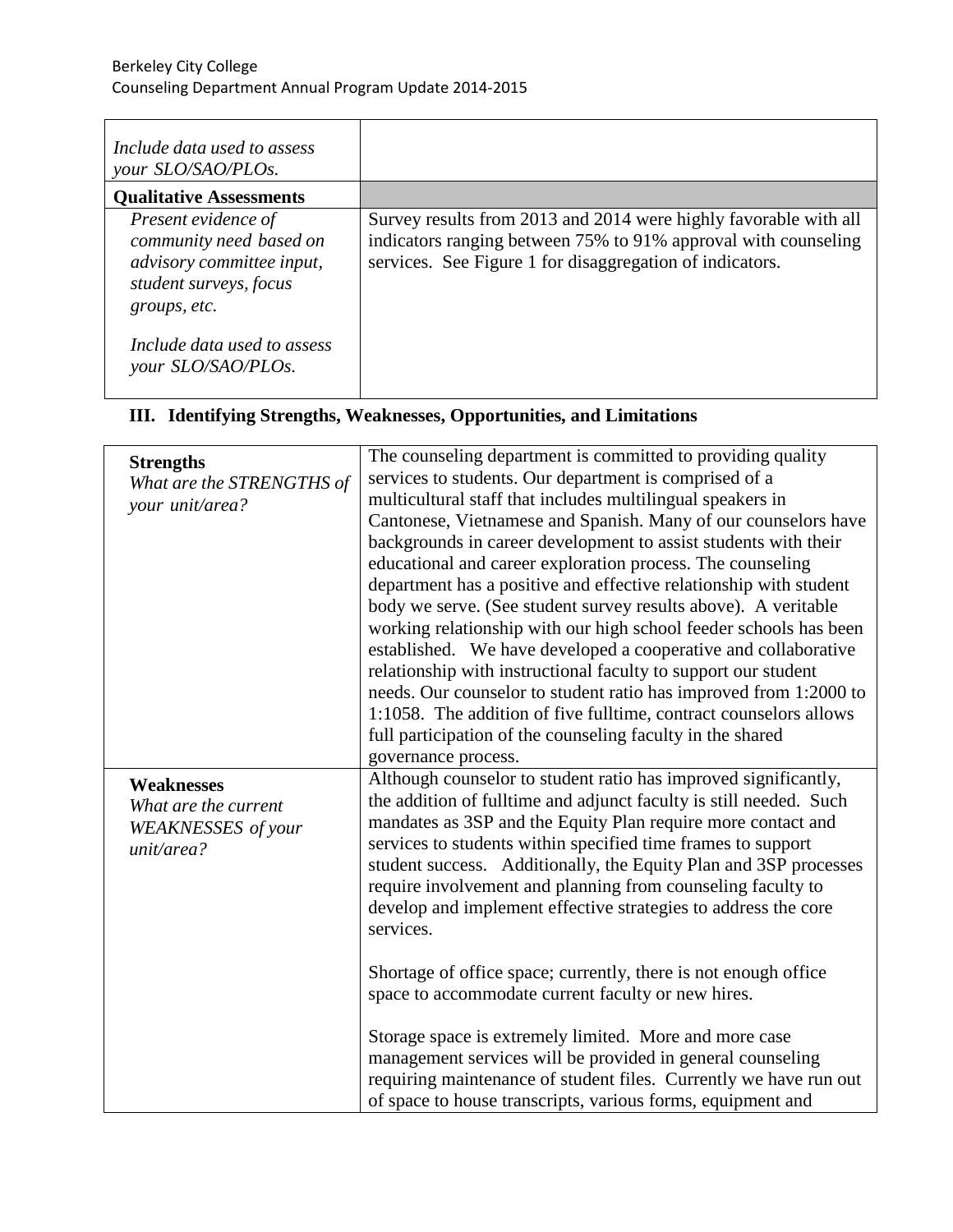|                                                                                        | supplies.                                                                                                                                                                                                                                                                                                                                                                                                                                                                                                                                                                                                                 |
|----------------------------------------------------------------------------------------|---------------------------------------------------------------------------------------------------------------------------------------------------------------------------------------------------------------------------------------------------------------------------------------------------------------------------------------------------------------------------------------------------------------------------------------------------------------------------------------------------------------------------------------------------------------------------------------------------------------------------|
|                                                                                        | General and Categorical Counselors are isolated from each other.<br>Need to have offices in close proximity for better communication<br>and training consistency.                                                                                                                                                                                                                                                                                                                                                                                                                                                         |
| <b>Opportunities</b><br>What are the<br><b>OPPORTUNITIES</b><br>in your unit/area?     | BCC has just entered escrow to purchase a new building.<br>Hopefully this will solve the office shortage challenge.<br>3SP has provided funding for case management                                                                                                                                                                                                                                                                                                                                                                                                                                                       |
| <b>Limitations</b><br>What are the current<br><b>LIMITATIONS</b> of your<br>unit/area? | Counselors have limited time off the floor to develop their<br>knowledge base, brainstorm, follow up on student requests, etc.<br>The current allotment of .5 hours upon arrival and .5 hour prior to<br>leaving only allows for returning phone calls and checking emails.<br>Counselors need regular, consistent time off the floor to meet the<br>demands of preparing paperwork, following through with<br>committee work, training and planning new processes for 3SP<br>Mandates, preparing for students, maintaining currency in the<br>counseling discipline, collaborate with our instructional<br>counterparts. |

#### **Action Plan for Continuous Improvement**

*Please describe your plan for the continuous improvement of your unit/area.*

- 1. Move towards a case management model of counseling to improve consistency of information and strengthen counselor student relations.
- 2. The District has purchased a student advising/electronic SEP tool that allows students to interact with counselors online in the development of their educational plans. This tool will increase student knowledge concerning academic planning, as well as foster student selfadvocacy.
- 3. Implement a pilot for faculty advising that will improve student access to discipline-specific information, foster collaboration between counseling and instruction, provide students with options for receiving information and understanding different academic paths.
- 4. Counselors will work with counseling departments across the District to develop a viable early alert system. Early alert will be instrumental in helping to close the achievement gap, increase course completion, persistence and transfer rates.
- 5. The new online orientation will increase students access for orientation completion
- 6. Counseling will develop a master calendar for the semester that will organize counseling activities and avoid activity overlaps and over scheduling; thus, a more efficiently run counseling department.
- 7. A full time clerical support person has been hired and will start in spring 2015. The administrative support will be of value in all of the points illustrated thus far; specifically organizing and streamlining operations that will increase our effectiveness and productivity.
- 8. Counselor liaisons have been established to work directly with each instructional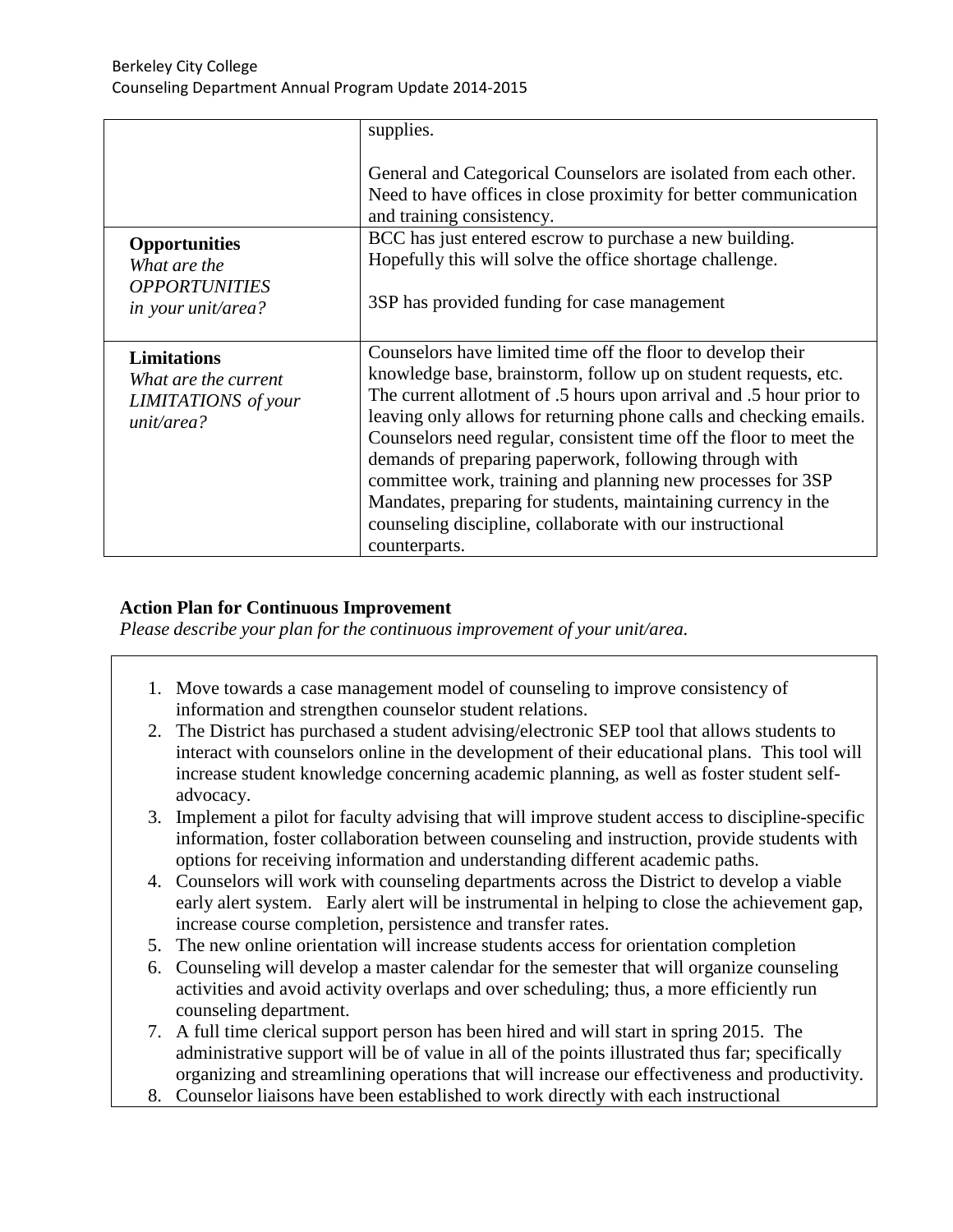department for the purpose of obtaining discipline information to share with all counselors.

- 9. More collaboration with our feeder high schools, in order to better prepare high school students to make the transition to college. Counseling hopes to make more concurrent enrollment classes available, fine tune orientation to their needs, attend high school functions upon invitation.
- 10. The counseling department will utilize a multiple measures approach with an emphasis on student self-assessment. Effective placement is key to student's persistence and goal completion.
- 11. Distance education component for counseling courses 24 and 57 have been approved which will give students more options and flexibility to take much needed support classes.
- 12. Tremendous progress has been made in developing a collaborative climate between counseling and instructional departments. Continued effort and progress in this direction can only strengthen the common goal to provide access to students and ensure their success.
- 13. One Stop Counseling: After assessment, students are able to meet with a counselor to clear matriculation hold, develop abbreviated SEP and register for classes with the assistance of the Admissions & Record staff

**Additional Planned Educational Activities Towards FTES, Student Success, Persistence, and Completion** *Describe your unit/area's plan to meet district FTES target and address student success, persistence, and completion, especially for unprepared, underrepresented, and underserved students. (see Student Success Scorecard[-http://scorecard.cccco.edu/scorecard.aspx\)](http://scorecard.cccco.edu/scorecard.aspx))*

| <b>Meet District FTES Target</b><br>for AY2014-2015 of 19,355 |                                                                                                                                                                                                                                                                                                                |
|---------------------------------------------------------------|----------------------------------------------------------------------------------------------------------------------------------------------------------------------------------------------------------------------------------------------------------------------------------------------------------------|
| <b>Increase Student Success</b>                               | The College has created a 10-year educational master plan that<br>identifies the college's goals for maximizing student success,<br>increasing persistence and college completion. The counseling<br>department will be an integral part of creating the climate that will<br>allow us to achieve these goals. |
|                                                               | The addition of counseling classes to the FYE and cohort programs<br>has proven to be instrumental in increasing student success by<br>providing necessary support classes to the curriculum.                                                                                                                  |
|                                                               | Much work has been done to improve and expand our orientation<br>delivery. We have taken suggestions offered by high school<br>students and counselors, to concentrate on pathways with an<br>emphasis on CTE programs. We also encourage more BCC student<br>involvement.                                     |
| <b>Increase Persistence</b><br>Percentage of degree and/or    | <b>SEE ABOVE</b>                                                                                                                                                                                                                                                                                               |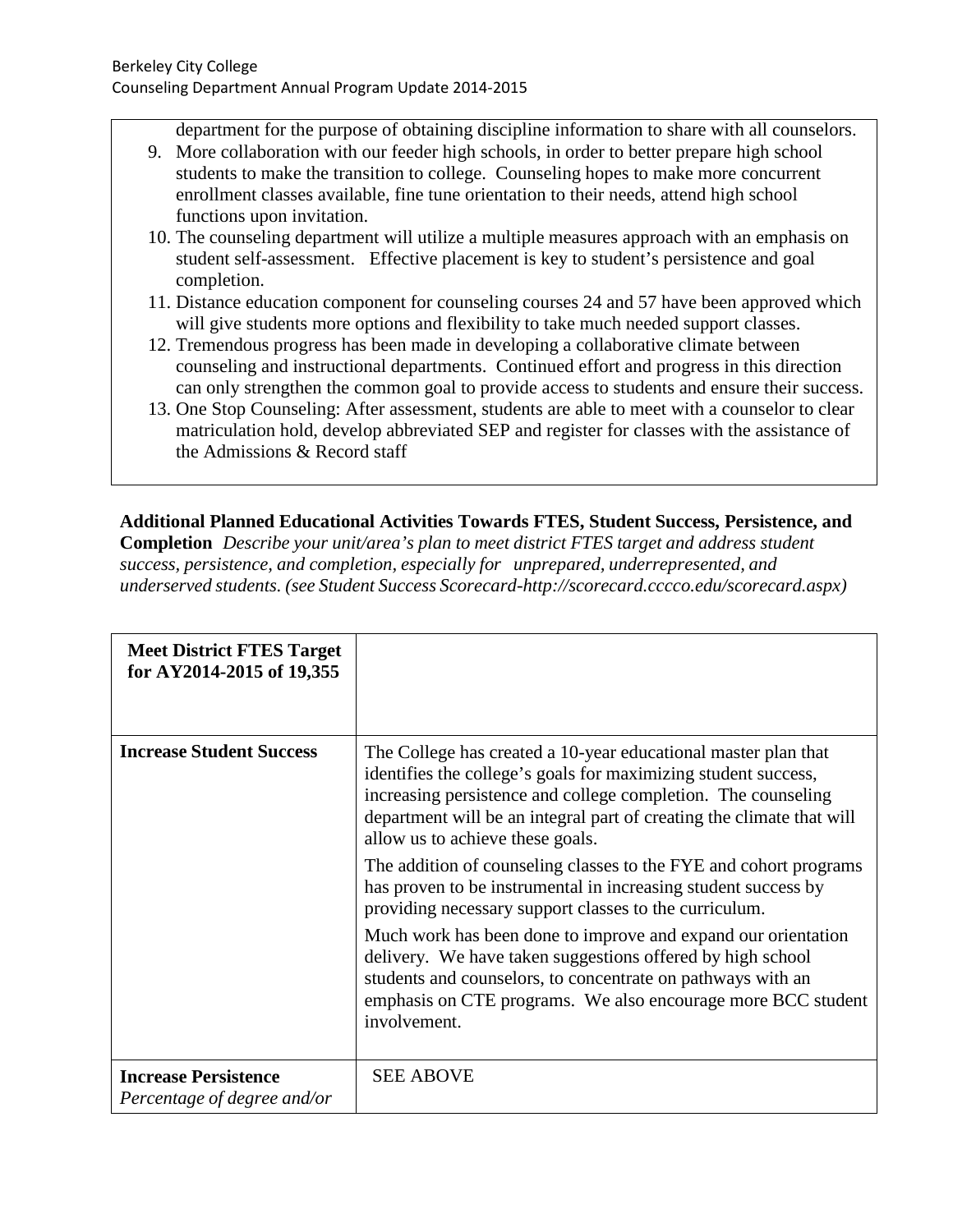| transfer-seeking students who<br>enroll in the first three<br>consecutive terms. This metric<br>is considered a milestone or<br>momentum point, research<br>shows that students with<br>sustained enrollment are more<br>likely to succeed. |                  |
|---------------------------------------------------------------------------------------------------------------------------------------------------------------------------------------------------------------------------------------------|------------------|
| <b>Increase College</b><br><b>Completion</b> Percentage of<br>degree and/or transfer-<br>seeking students who<br>complete a degree, certificate<br>or transfer related outcomes.                                                            | <b>SEE ABOVE</b> |

# **IV. RESOURCE NEEDS**

### **Human Resource/Personnel**

*Please describe any human resource/personnel needs for your unit/area.*

| <b>Current Staffing Level:</b>                                                 |                                                                                                                                       | <b>Headcount</b> | <b>FTE Equiv.</b> |  |
|--------------------------------------------------------------------------------|---------------------------------------------------------------------------------------------------------------------------------------|------------------|-------------------|--|
|                                                                                | <b>Faculty (Permanent)</b>                                                                                                            | 6                | 4.8]              |  |
|                                                                                | <b>Faculty (PT/Adjunct)</b>                                                                                                           | 8                | 3.55              |  |
|                                                                                | <b>Classified Staff</b>                                                                                                               | $[1]$            | $[1]$             |  |
|                                                                                | (Permanent)                                                                                                                           |                  |                   |  |
|                                                                                | <b>Classified Staff</b>                                                                                                               | $.5\,$           | [0]               |  |
|                                                                                | $(Hourly)$ [#]                                                                                                                        |                  |                   |  |
|                                                                                | <b>Students</b>                                                                                                                       | $[1]$            | $.5\,$            |  |
|                                                                                | <b>ICC/Consultant/Other</b>                                                                                                           | [0]              | [0]               |  |
|                                                                                |                                                                                                                                       |                  |                   |  |
| Narrative:                                                                     |                                                                                                                                       |                  |                   |  |
| Describe the current<br>staffing level in relation to<br>the relative need for | The current ratio of counselor to student is approximately 1:1058. An<br>acceptable ration would be 1:900.                            |                  |                   |  |
| effective delivery of your<br>unit/area's programs and<br>services.            | We have hired five contract counselors within the last 24 months<br>which inches us closer to an acceptable counselor student ration. |                  |                   |  |
| Discuss any current                                                            | The increase in full time faculty has allowed Counseling to be<br>involved in the shared governance process though out the college.   |                  |                   |  |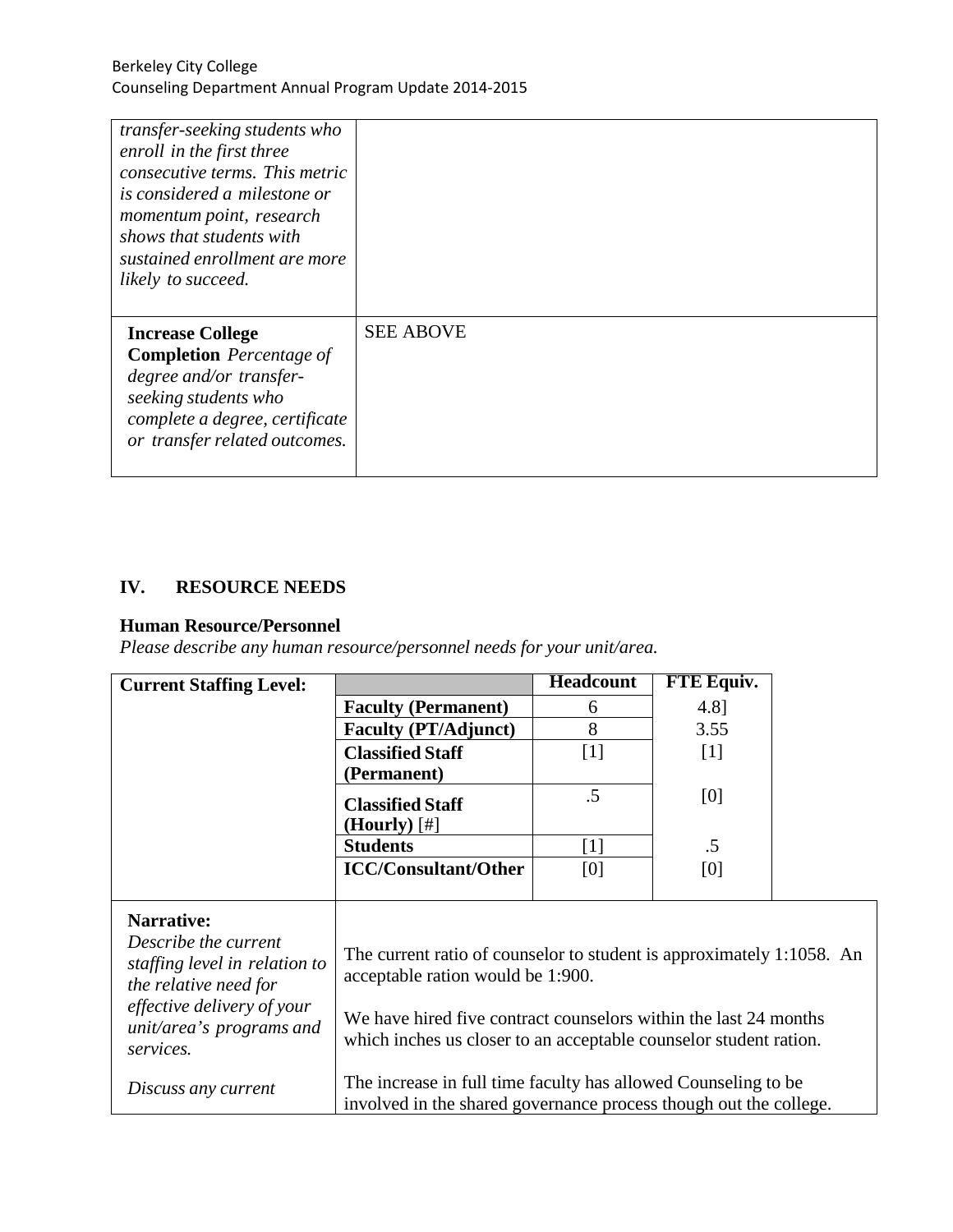| position vacancies, the<br>need for additional<br>personnel, the need for<br>permanent faculty/staff<br>instead of adjunct/hourly<br>personnel, etc.<br>Describe implications of<br>the current staffing level in<br>your unit/area to overall                                             | The increase has also benefited students directly shortening the wait<br>time to see a counselor and opening up more slots for students to see<br>counselors by appointment even during peak registration.                                                                                                                                                                                                                                  |
|--------------------------------------------------------------------------------------------------------------------------------------------------------------------------------------------------------------------------------------------------------------------------------------------|---------------------------------------------------------------------------------------------------------------------------------------------------------------------------------------------------------------------------------------------------------------------------------------------------------------------------------------------------------------------------------------------------------------------------------------------|
| service delivery                                                                                                                                                                                                                                                                           |                                                                                                                                                                                                                                                                                                                                                                                                                                             |
| <b>Human</b><br><b>Resource/Personnel</b><br><b>Requests</b><br>List your human<br>resource/personnel<br>requests in<br>prioritized/ranked order.<br>Human<br>resource/personnel<br>requests will go through<br>the established College<br>and District planning and<br>budgeting process. | Two full time, non-tenure track counselors and increase adjunct<br>faculty by four to support counseling triage during peak registration<br>and special projects such as the ADT taskforce and outreach<br>Full time staff assistant (pending)<br>Need at least two additional Student Workers or Clerical Assistant to<br>support new classified position and the Counseling department                                                    |
| <b>Facilities/Infrastructure</b><br><b>Requests</b><br>List your facilities<br>requests in<br>prioritized/ranked order.<br>Facilities requests will go<br>through<br>the established<br><b>District</b><br>College<br>and<br>planning and budgeting<br>process                             | Counseling area does not have enough office space to accommodate<br>full time and part time counselors. We are in dire need of storage<br>space for files, supplies, equipment and forms.<br>Counselors are the recipients of confrontational behavior on a more<br>than occasional basis. Panic buttons in each office would provide an<br>increased measure of security.                                                                  |
| <b>Narrative:</b><br>Describe the technology<br>needs of your unit/area in<br>relation to the relative<br>need for effective delivery<br>of programs and services.<br>Describe implications of<br>the<br>current<br>state<br>οf                                                            | All fulltime faculty should have adequate technology to support<br>classroom instruction, orientation, workshops, community<br>presentations, committee work, etc. Therefore, a request for six<br>laptops is requested for contract counselors.<br>Accessories to support presentations and instructional needs:<br>Six power point clickers<br>Two wireless mobile printers<br>One laser color printer for the counseling department<br>п |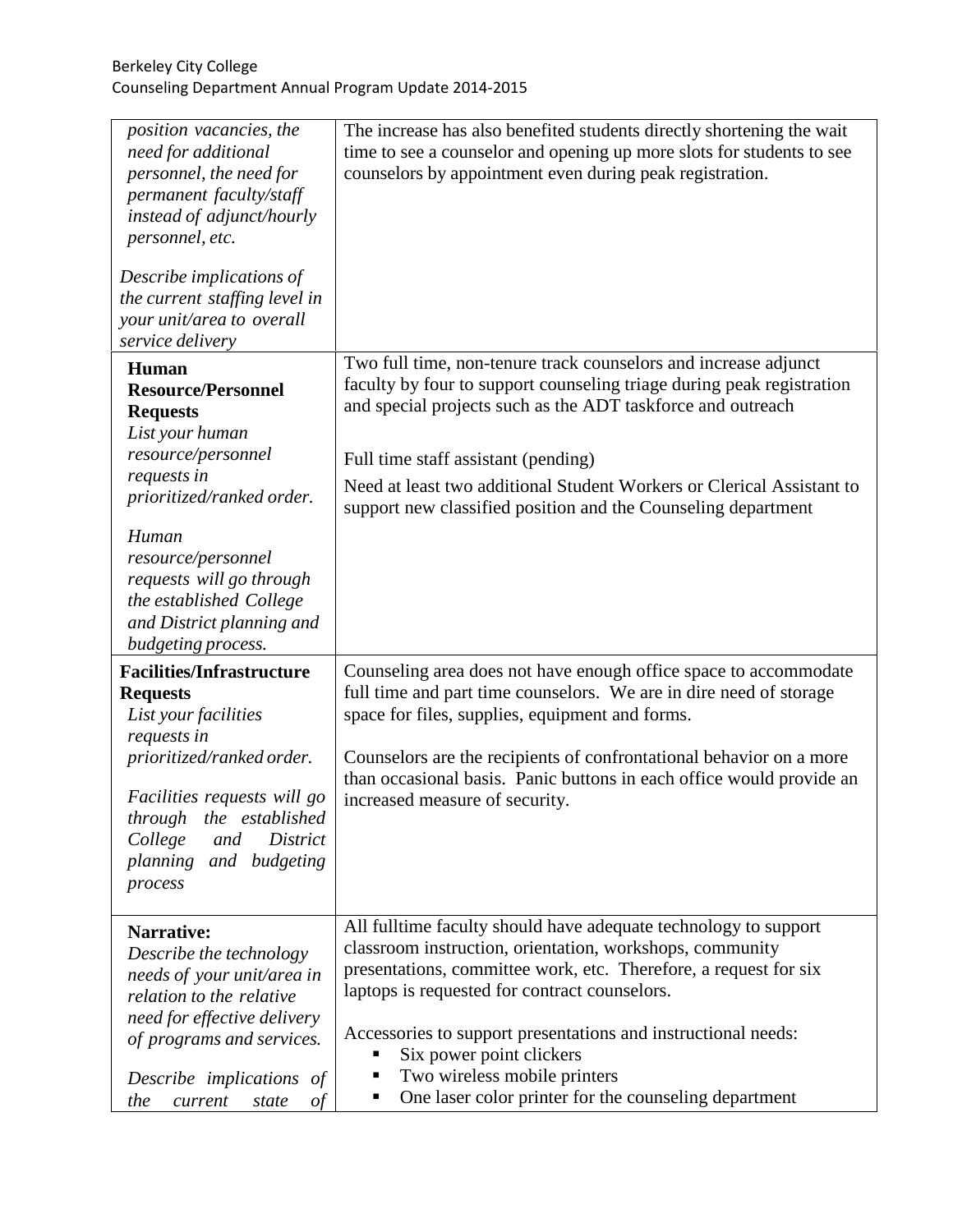| technology<br>in<br>your<br>unit/area<br>overall<br>to<br>service delivery.                                                                                                                                                      | Two Monitors in counseling lobby for students to check<br>$\blacksquare$<br>themselves in for drop-in sessions                                                                                                                                                                                                                                                                                                                      |
|----------------------------------------------------------------------------------------------------------------------------------------------------------------------------------------------------------------------------------|-------------------------------------------------------------------------------------------------------------------------------------------------------------------------------------------------------------------------------------------------------------------------------------------------------------------------------------------------------------------------------------------------------------------------------------|
| <b>Technology Requests</b><br>List your technology<br>requests in<br>prioritized/ranked<br><i>order.</i><br>Technology requests will<br>go through the established<br>College and District<br>planning and budgeting<br>process. | Laptops for six contract counselors<br>2. Two wireless mobile printers for In-reach/Outreach, BCCO<br>activities<br>3. Two computer monitors for Student Self Check in via SARS<br>4. One color laser printer One color laser printer for handouts,<br>flyers, outreach/in-reach<br>5. Power point advancers Six Power point clickers to support<br>counseling instructional faculty with classroom presentations<br>and curriculum |
|                                                                                                                                                                                                                                  |                                                                                                                                                                                                                                                                                                                                                                                                                                     |

## **V. OTHER**

*Please feel free to provide any additional information about your unit/area below.*